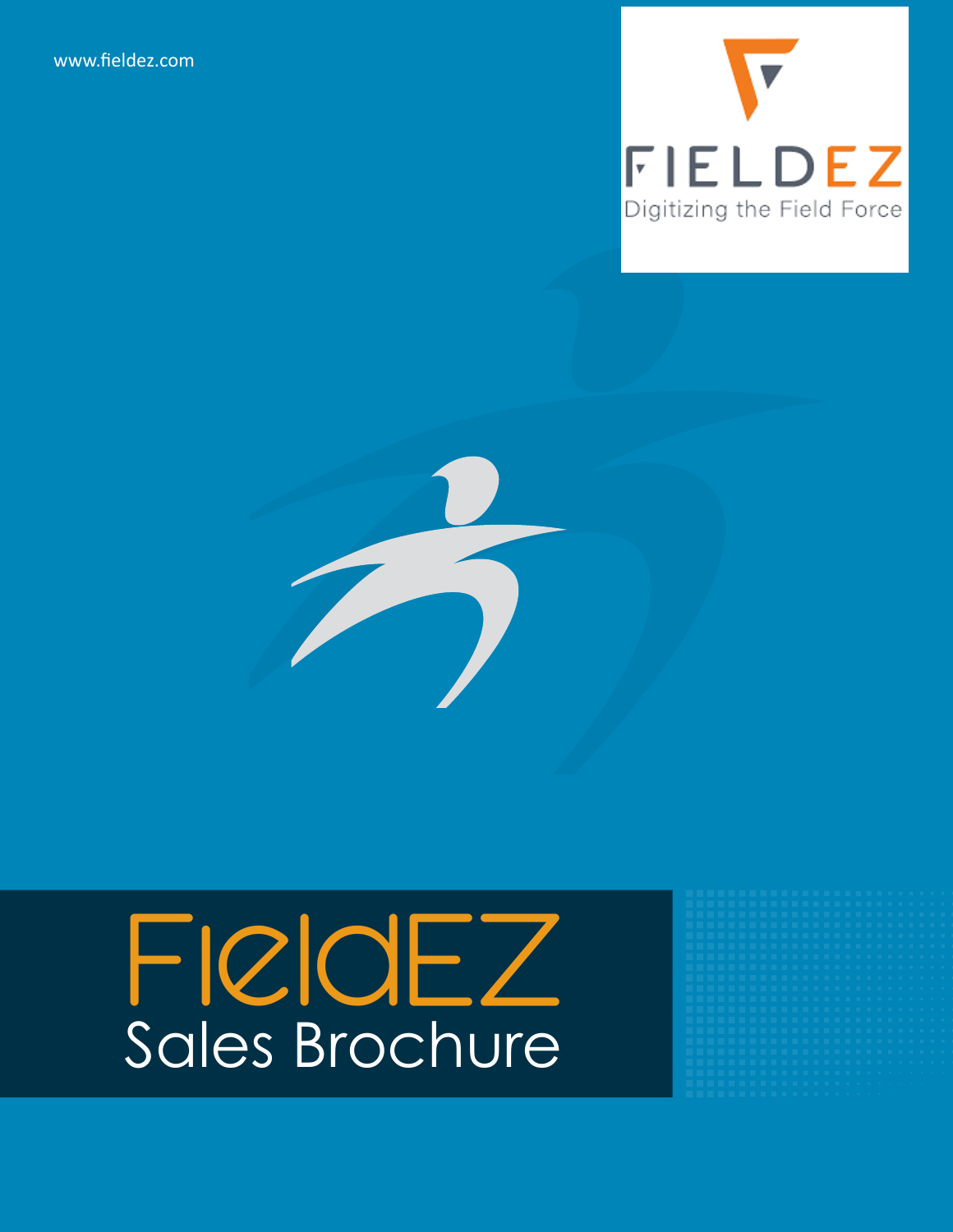# **Overview**

<sup>1</sup> s your sales administration process getting in the way of sales? Forging a connection between your business and a prospect is the priority, but your field sales executive's time is also spent racing to keep track of changing customer needs and market conditions, logging and communicating data back to their colleagues in the office. Done haphazardly, the impact of these administrative processes can compromise the effectiveness of your sales teams. Often, there's too much time wasted on administering the sales process and not enough time executing.

Your field sales team's performance is only as good as each executive. They need access to product and customer information on the go, as well as the ability to update sales pipeline information in real time. What your organization requires is an efficient sales channel driven by real-time insights from the field to locate and realize sales opportunities.



FieldEZ reduces the administrative burden to put more of your team's focus back on executing sales.

### About FieldEZ Sales

FieldEZ offers an on-demand mobile-field force management solution that empowers your field sales personnel to be more responsive and productive. With FieldEZ Sales, you can equip your field sales personnel with a single solution that enables them to efficiently handle every step of the lead management lifecycle for different products. FieldEZ Sales supports your field sales personnel by simplifying their daily tasks and providing them real-time access to key sales information on the go, which lets them focus on what they do best – close sales.

#### *With FieldEZ Sales, sales executives can: With FieldEZ Sales, sales managers can:*

- Create, update and receive leads from various sources such as tele-marketing or websites while on-the-go
- Provide better visibility to the management on lead pursuit
- Reduce time taken to fill up daily activity reports
- Record attendance for work
- Plan travel time efficiently
- Attach relevant files / photos to leads
- Capture customer feedback and signatures instantly

- Optimally allocate leads to field agents, improving resource allocation using valuable field intelligence
- Define the workflow to be followed by sales agents and ensure structured processes
- Get instant visibility on open leads, lead conversion rates, average time to convert and other key metrics across geographies / customer segments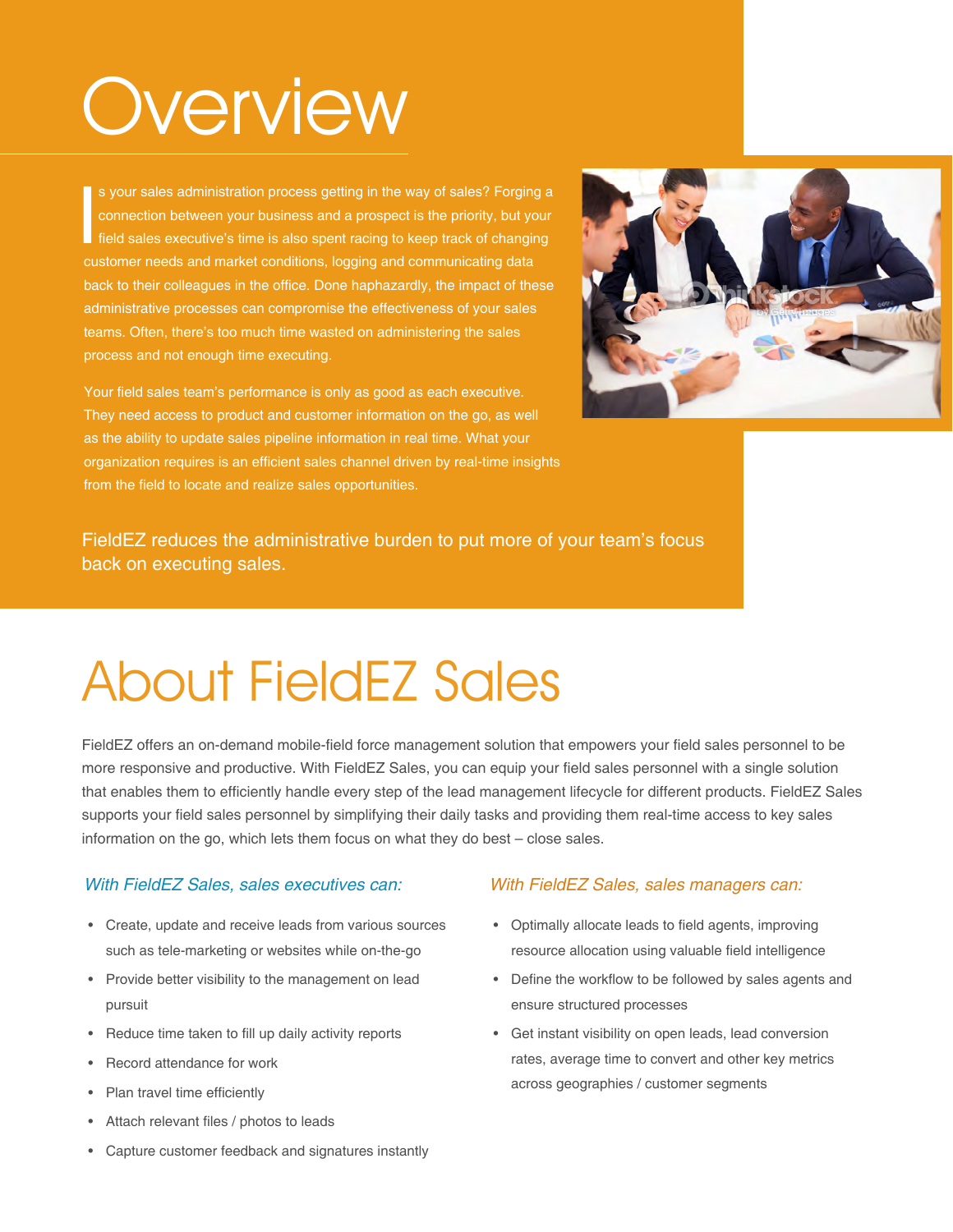# **FieldEZ** Sales Features

**Configurable Processes:** This enables automation of your business processes ensuring seamless integration with field users and flawless execution of sales.

**Attendance:** Sales executives can record their attendance and location.

**Travel Distance:** For each user, the total distance travelled during the day is captured. Along with this, the distance travelled at regular intervals is also captured.

**Scheduler:** The graphical scheduler provides for easy scheduling of all open calls against the time slots your field executives have available. It also allows color-coding each process step for quicker identification of the current status of each call.

**Reports:** FieldEZ Sales provides custom reports based on your organizations' needs.

**E-mail and SMS Notification:** E-mail and SMS notifications can be sent automatically at predetermined points during your sales process. These notifications can even use the information that is being captured in the field.

**Customer Management:** Customer information can be edited when required, and customers get added directly into the customer database whenever a call is created. New calls can then be created using the information stored within the customer database ending redundant data entry.

**Credit Card Payment Collection:** Collect credit-card payments through a mobile card reader.

## Feature List

- Lead Ticket Management
- Configurable Processes
- Configurable Forms
- Scheduling and Dispatch
- Calendar Management
- Email/SMS Broadcasts
- Reporting & Analytics
- Bio-metric Scanning
- Connect to CRM
- Alerts & Notifications
- Location Tracking
- Attendance Management
- Bulk Lead Management
- Role-based Access Control
- Rich User Management **Capabilities**
- Product/Spare Catalog
- Partner Management
- Bluetooth Printing
- Credit Card Payment **Collection**
- Workforce Territory Management

÷.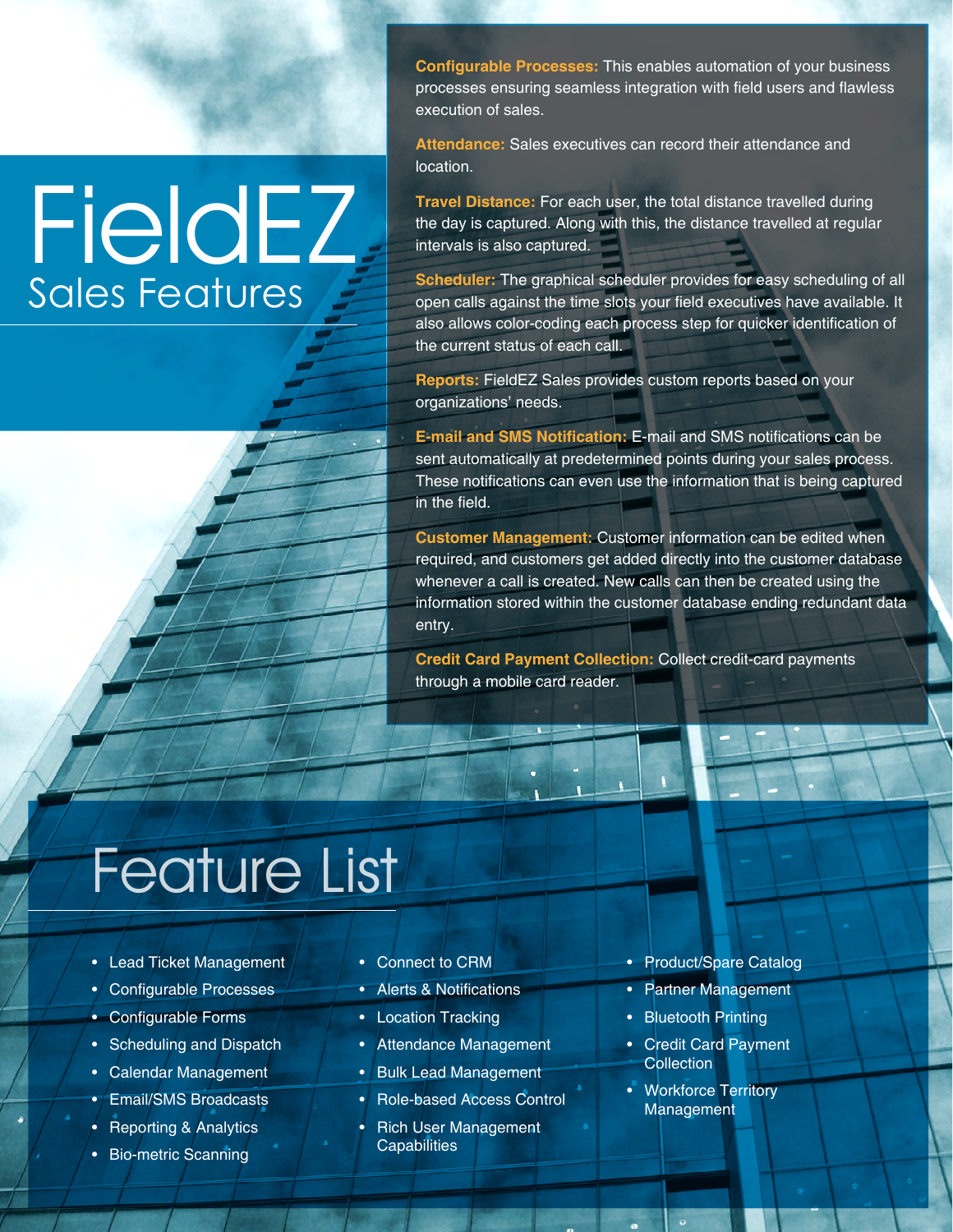

#### Improve efficiency and productivity



Sales executives in the field can easily communicate with their departments and managers while on the move. This ensures quick responses, eliminates the unnecessary office commute and the filling up of daily reports, making the best use of time.

### Increase customer satisfaction



Sales executives are better equipped to locate the customer or prospect, provide them with relevant product information and decide on the next course of action while they are on the first visit. Sales managers can also assign a lead to a sales executive depending on the locality they operate in, and the required product familiarity. This efficiency translates into a more fulfilling experience for the prospect or customer.

#### Reduce cost and improve revenue



FieldEZ has helped customers realize significant business benefits. Our solution has helped a leading private sector bank improve their lead management, increasing lead conversion rates from 8 percent to over 30 percen**t.**

### Gather real-time information from the field



Sales executives can now access critical information in real-time, log daily activities, manage leads, close sales and report attendance through their mobiles. Sales managers can also leverage this access to real-time data by keeping track of their field personnel locations by the minute.

#### Raise employee morale



Sales executives who have access to the right data are empowered to make the right decisions on the spot without slowing down the sales process. Members of the sales team can also be assigned cases based on their preferred area of expertise, thereby maximizing use of their domain knowledge. This helps them close cases more quickly and efficiently.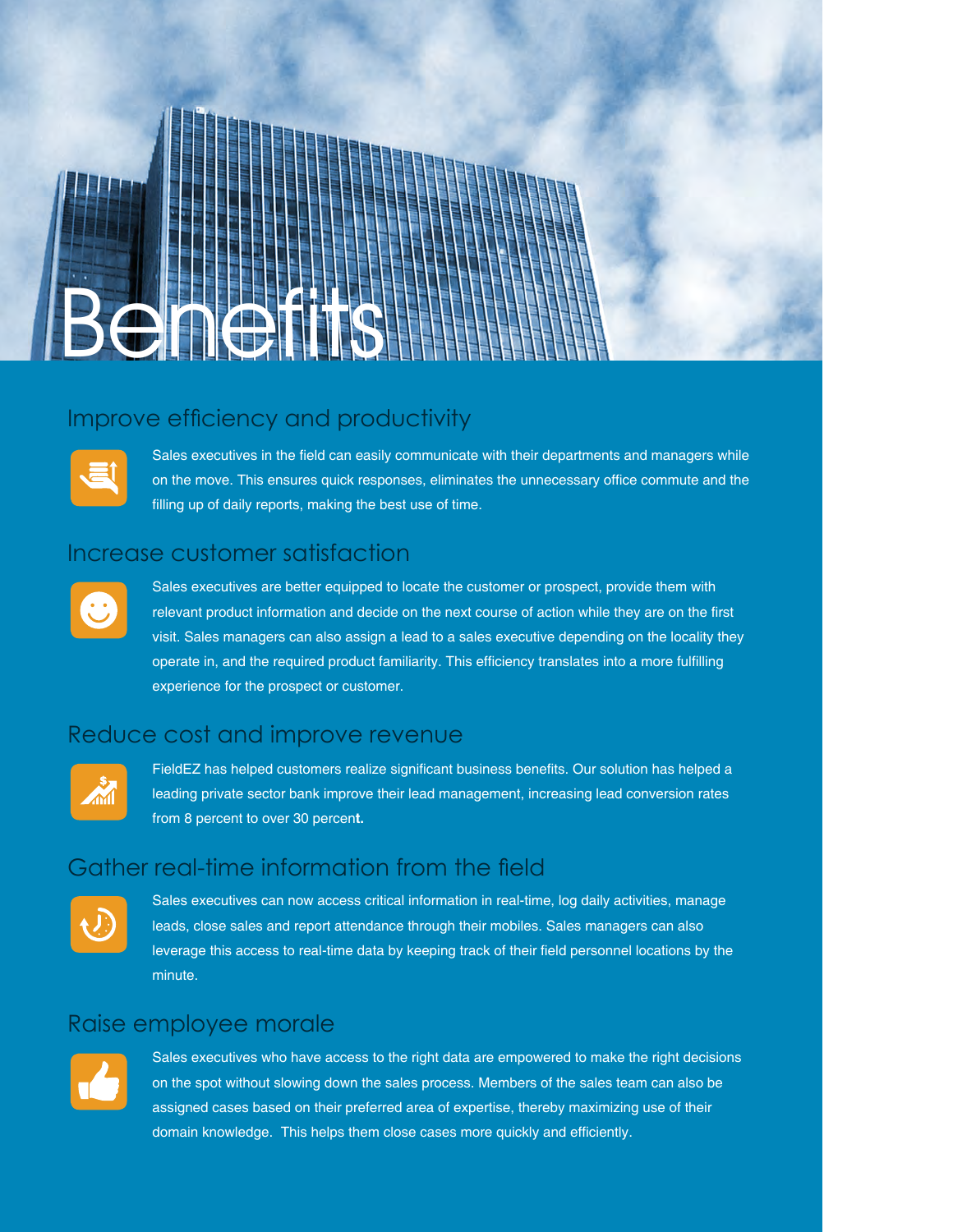# The FieldEZ **Advantage**



First mobile field force management solution to work in an online (2G or 3G) or offline mode eliminating the dependency on a live data connection



We have configured our field force management solution for **OVET** seven industries including:

**After Sales Services** ● In Home Care Services ● Oil & Gas  $\bullet$  Field & Home Services  $\bullet$  Field Sales





Our solution is **platform** independent as it works across iOS, Android, and Windows devices



It is highly configurable, so you can model the sales process to suit your organization's processes that require specific workflows, forms and data



Our solution's intuitive design makes it easy to use, which means that your workforce requires no training to use it



As a partner, you are assured of rapid implementation and quick time-to-market



*FieldEZ is one of*  the first mobile field *force management applications to work in an online (2G or*  3G) or offline mode *across iOS, Android and Windows devices*